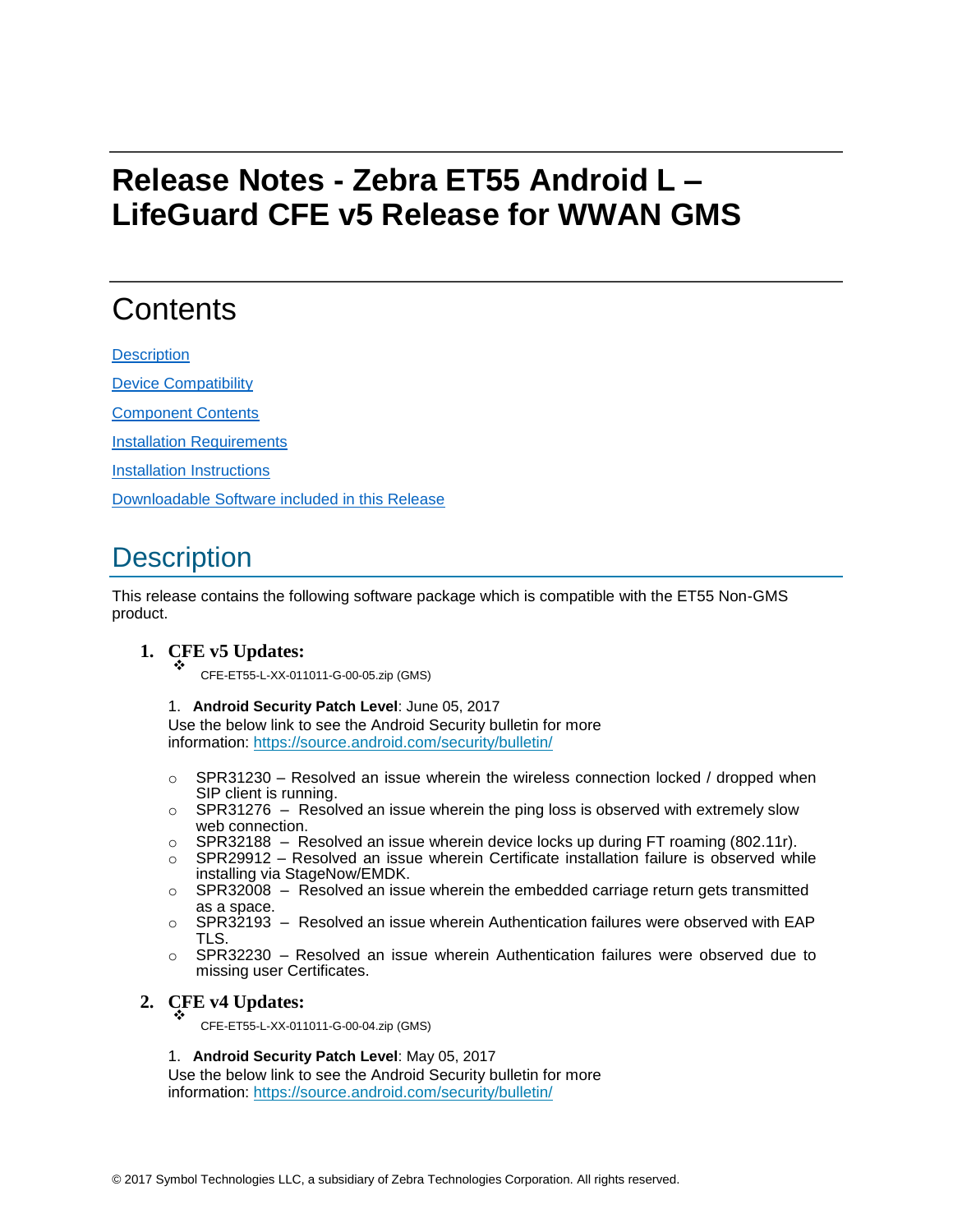- 2. The CFE Package CFE-ET55-L-XX-011011-G-00-04.zip file includes the following Fixes:
	- $\circ$  SPR 31559 Resolved an issue wherein the WAN custom Proxy does not work with gprs manager
	- $\circ$  SPR32038 Resolved an issue wherein the device wipe takes few more attempts than the configured number.
	- o Added bios support for new imx175 camera module

### **3. CFE v1 Updates:**

CFE-ET55-L-XX-011011-G-00-01.zip (GMS)

#### 1. **Android Security Patch Level**: April 5, 2017

Use the below link to see the Android Security bulletin for more information: <https://source.android.com/security/bulletin/>

- 2. The CFE Package CFE-ET55-L-XX-011011-G-00-01.zip file includes the following Fixes:
	- $\circ$  SPR30979 Resolved an issue wherein USB devices are not visible when ET5x is re-docked in the cradle.
	- o SPR30992 Resolved an issue wherein the touch panel was sluggish when used with web browser or web view app.
	- o SPR31598 Included configurability option to enable/disable network monitor warning pop-up messages. To Disable Warning, you need to place a file namely 'networkinfo.txt' populated with content Value=false into "/enterprise/usr/" path and reboot the device for the change to apply.

To Enable Warning back (in case you had disabled it earlier) you need to place a file namely 'networkinfo.txt' populated with content Value=true into "/enterprise/usr/" path and reboot the device for the change to apply.

o SPR31733 - Resolved an issue wherein Wi-Fi connection switches between 2.4GHz and 5GHz band.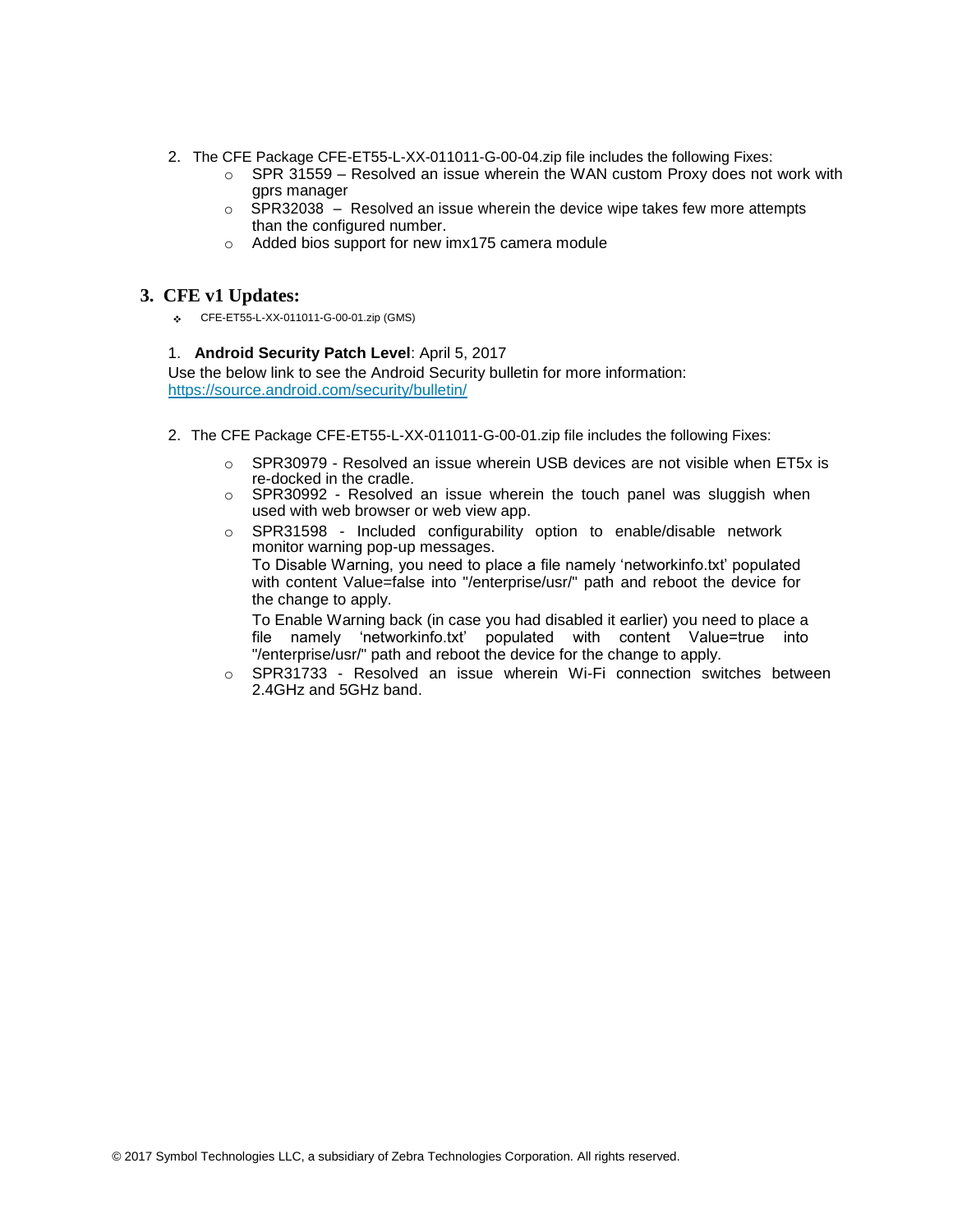# <span id="page-2-0"></span>Device Compatibility

This software release has been approved for Android ET55 GMS models mentioned below.

| Device           | <b>Operating System</b> |
|------------------|-------------------------|
| ET55BE-G15E-00A6 | Android 5.1.1           |
| ET55BE-G15E-00US | Android 5.1.1           |
| ET55BT-G15E-00A6 | Android 5.1.1           |
| ET55BT-G15E-00US | Android 5.1.1           |
| ET55TE-G15E-00A6 | Android 5.1.1           |
| ET55TT-G15E-00A6 | Android 5.1.1           |

# <span id="page-2-1"></span>Component Contents

| Component / Description     | Version                       |
|-----------------------------|-------------------------------|
| <b>Product Build Number</b> | 01-15-41-LG-00-M1             |
|                             |                               |
| <b>Android Version</b>      | 5.1.1                         |
| Wi-Fi                       | <b>FUSION BA 3 00.0.6.017</b> |
| DataWedge                   | 6.2.23                        |

### <span id="page-2-2"></span>Installation Requirements

ADB installed on the PC (including adb drivers) USB debugging turned ON (from Developer options) ET55 GMS has at least: Version 01-10-11-LG-00-M1.161206 build

### <span id="page-2-3"></span>Installation Instructions

BEFORE UPDATING THE OS IMAGE, EXTERNAL POWER MUST BE APPLIED TO THE TERMINAL VIA USB CHARGING CABLE OR CRADLE.

PLEASE ENSURE BATTERY LEVEL IS > 30%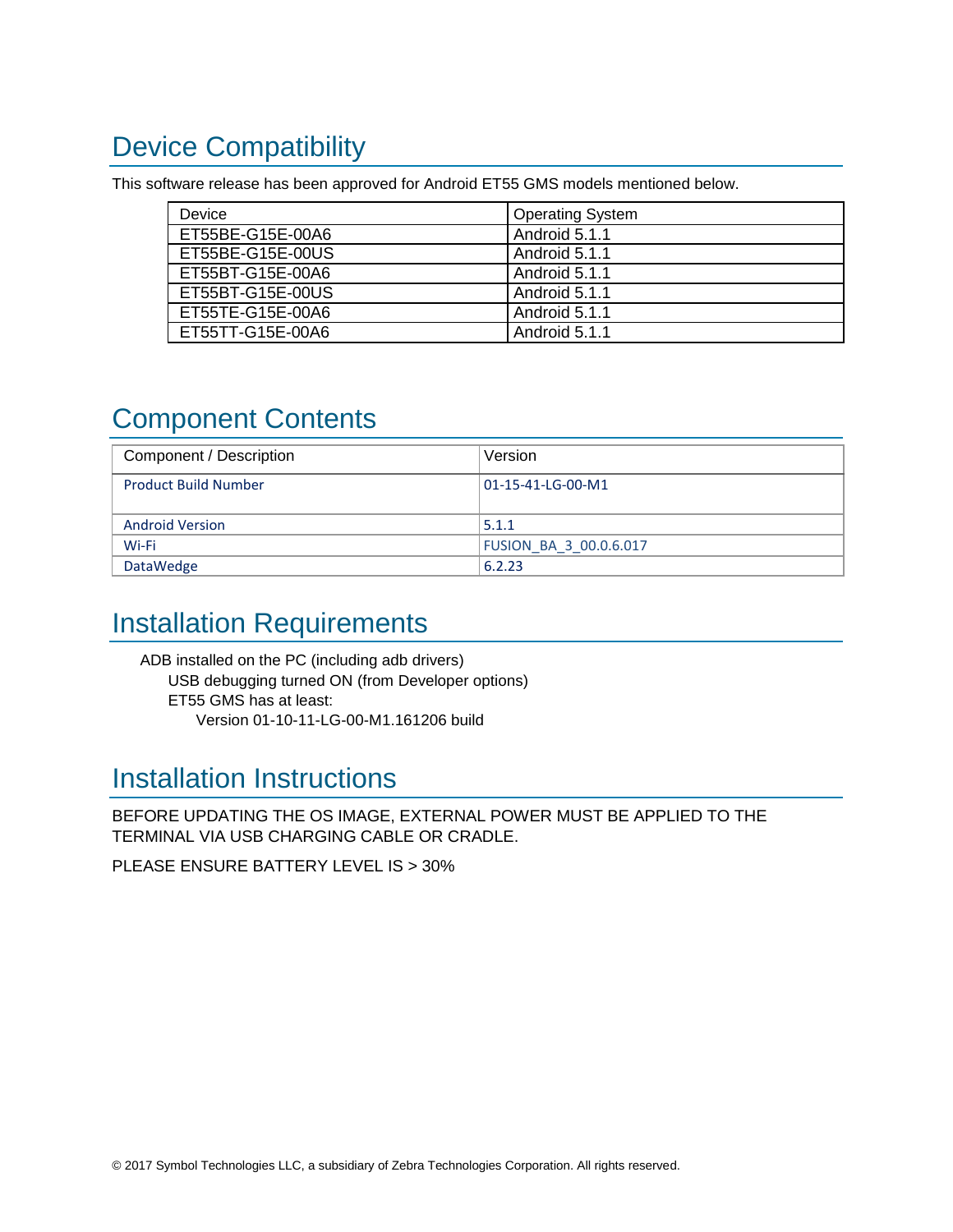### **IMPORTANT NOTE:**

For ET55, there is no CFE v2, CFE v3 releases. Just for keeping the CFE versions uniform across ET50/ET55, CFE version has been incremented from 1 to 4

CFE v5 HAS BEEN RELEASED IN THIS POSTING.

CFE v5: ❖ CFE-ET55-L-XX-011011-N-00-05.zip (GMS)

i. If the device has  $01-10-11-LG-00-M1.161206$  build needs to be applied.

To see what Non-GMS CFE version is currently on the device, go to "Settings" and scroll down to "About tablet" and look at the "Build number".

If it displays "**01-10-11-LG-00-M1.161206**" (GMS), the device has base build.

If it displays "**01-10-11-LG-00-M1**" and **Zebra patch version** shows "1", then the device is GMS with CFE v1 software update.

### **CFE software update procedure for ET55:**

- 1. Connect the USB cable from your PC to the device and enable USB mass storage mode on the device.
- 2. On your PC you should see an internal and external USB mass storage drive (SD card) appears in the File Explore and copy "CFE-ET55-L-XX-011011-G-00-05.zip" file to any storage.
- 3. Press and hold on the device Power button, click on power off and wait until the screen is turned OFF.
- 4. Press and hold power and Vol- button.
- 5. Keep holding Vol- button and release power button.
- 6. Click on Vol+ or Vol- to navigate and press power button to select recovery mode.
- 7. Device should enter recovery mode.
- 8. if applying update via Sideload Method
	- a. Use the Volume + and to highlight, "Apply update from ADB" and press the Power Key to select it
	- b. With your Command Prompt open in the Host machine, type "adb sideload" command and add a space and then drag and drop the CFE on to it and click enter.
	- c. Your PC screen will show files being installed and a little blue horizontal progress bar on your device will show status… and after about 6 minutes it should be done and you should be back at the Android Recovery screen.
	- d. *"Reboot system now"* is highlighted. Press the Power Key to Reboot.
- 9. If applying update via SD card.
	- a. Click on Vol+ or Vol- to navigate and select SD card or internal storage. Press power button to select it.